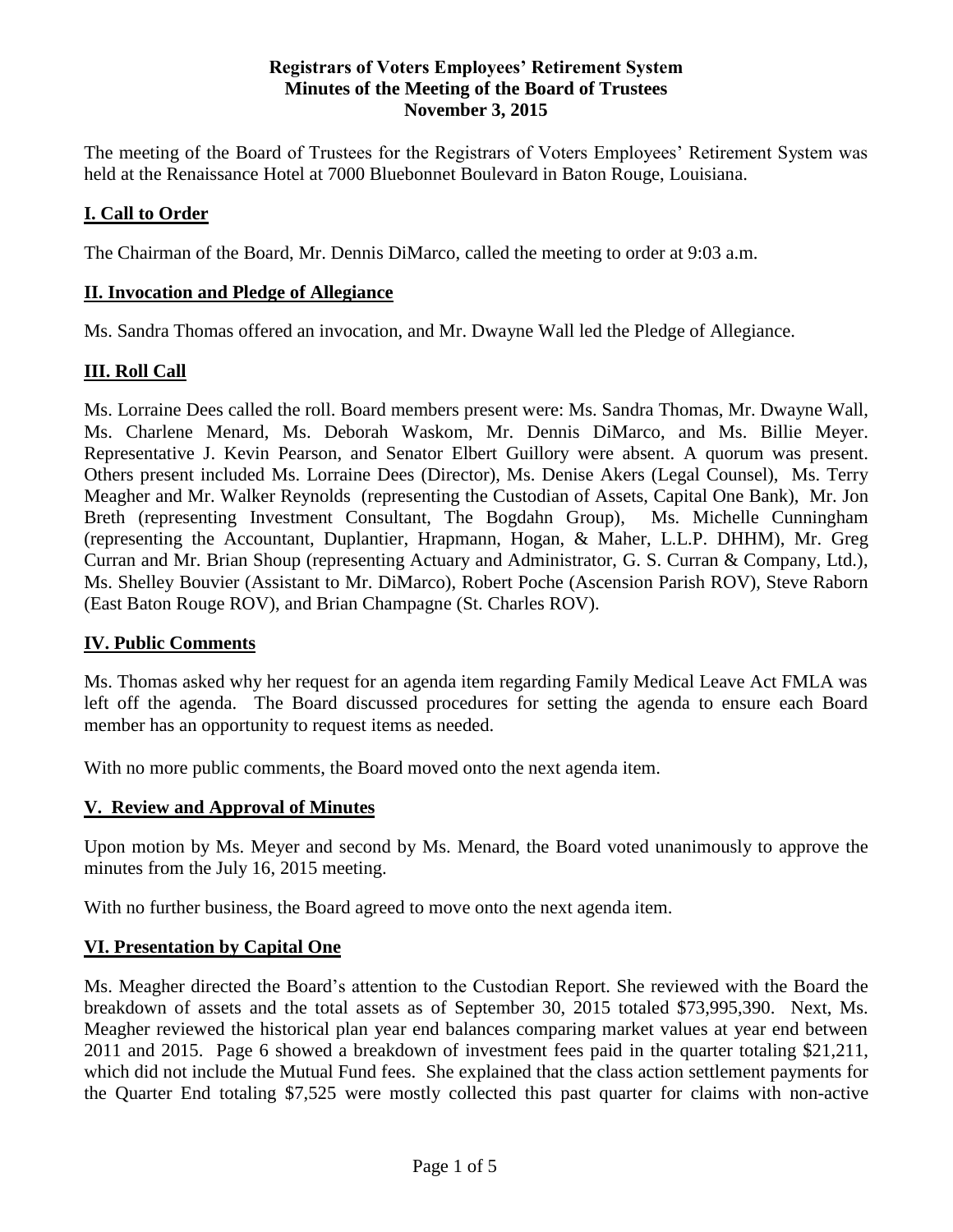money managers. Next, she reviewed the Member Supplemental market value reconciliation for the Quarter End totaling \$1,046,860. Then, Ms. Meagher turned the presentation over to Mr. Reynolds.

Mr. Reynolds then presented the Members Supplemental Savings Plan Asset Management report for September 30, 2015. He first pointed out Capital One's Monthly Market Recap. The target versus actual allocation showed that the portfolio is under allocated to cash right now because of recent distributions and will be brought back to target in this quarter. The Quarter End gross returns totaled - 2.53%, while YTD gross returns where -1.52%. Mr. Reynolds stated that October was a better month in the markets, and the portfolio will continue to focus on income and capital preservation.

Upon motion by Mr. Wall and second by Ms. Waskom, the Board voted unanimously to approve the Custodial Report and the Member Supplemental Savings Report for the period ending September 30, 2015.

#### **VII. Presentation by the Investment Consultant, The Bogdahn Group**

Next, Mr. Breth presented the Board with the Investment Performance Review as of September 30, 2015. He explained that MSCI Emerging Markets have been hurt by activity in China, commodity issues, and worries of a Federal Reserve interest rate increase. Furthermore, he reiterated that growth is the place to be the past year with the growth stocks outperforming the value stocks 3.2% to -4.2% in the Russell 3000.

Mr. Dimarco asked if we had more invested in passive Index Funds, would our returns been any better? Mr. Breth stated that the Energy sector allocation would be the only difference in an all passive equity allocation. Advisory and Westfield are All-Cap Funds that track above their index benchmarks longterm. He stated that we reduced the Energy sector allocation before the drop in oil, but in hindsight we would have benefited from getting out entirely.

Then, Mr. Breth reviewed the asset allocation on page 14 of the report. He stated that with the addition of American Core Realty we are overweight in Real Estate under the current Investment Policy Statement IPS, but we will address that later in the agenda. We are also under-weight in international equity and international fixed income.

On page 19 of the report, Mr. Breth pointed out the Total Fund Composite Returns YTD of -5.18% is primarily because of the underperformance in Orleans Energy at -23.47%. Mr. Breth believes the bottom in oil is behind us and hopes to see a recovery in the next 3-6 months, at which time he would recommend selling Orleans Energy. Westfield underperformed because they are overweight in the Healthcare Sector. Dodge & Cox International is a deep value investor that has bounced back from a - 12.09% return YTD in September to a -4.00% return YTD in October.

Next, Mr. Breth reviewed the fixed income asset allocation and performance. Page 21 of the report showed Templeton Global Bond Fund underperformed because of changes in currency values. PIMCO Diversified was hurt by a selloff in high yield bonds. Mr. Breth stated that the hedge funds are still in liquidation, but the portfolio weight is minimal. He apologized for not including the new real estate fund American Core Realty in the report, but the fund was up 3.6% since deploying capital. Mr. Breth discussed the weak performance of PIMCO All Asset Fund (PAAIX) and suggested terminating them. This fund was brought on as Global Tactical Allocation, but has invested 45% in Emerging Market Equity and Bonds and doesn't feel that it represents a global allocation at this point.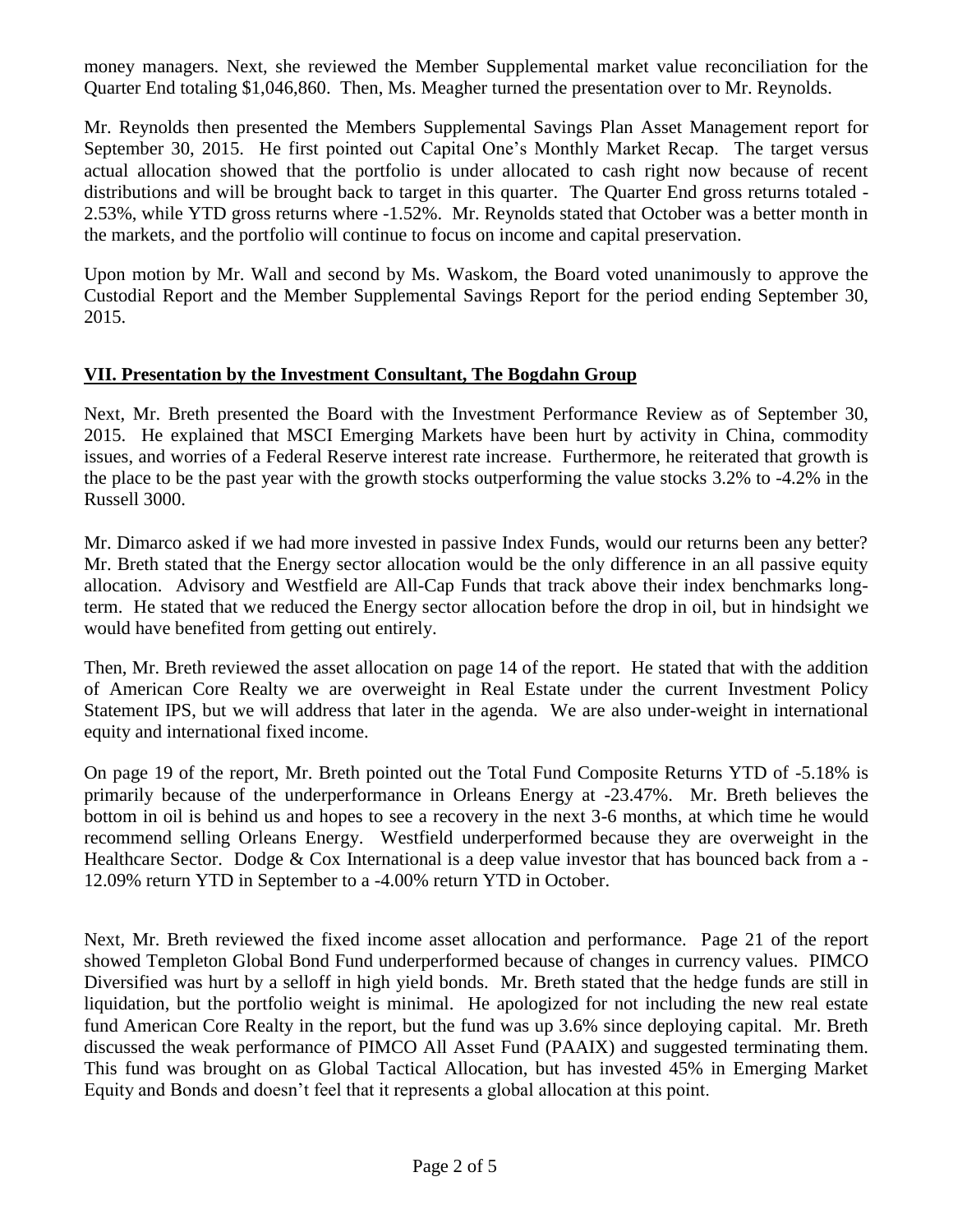Mr. Breth directed the Board to an Overview and Manager Evaluation of Global Tactical Asset Allocation. This evaluation highlighted 7 funds that The Bogdahn Group currently recommends to clients for this allocation. Mr. Breth focused on BlackRock Multi-Asset Income Portfolio and William Blair Macro Allocation. He stated that the William Blair Fund only has 3 years of impressive performance, where the BlackRock Fund has 7 years of impressive performance and a lower expense fee of 0.60%. Mr. Breth recommended liquidating PIMCO All Asset Fund and using the proceeds to purchase BlackRock Multi-Asset Income Fund.

Ms. Thomas stated that she would like to see more index funds used rather than actively managed funds, and the Board discussed this with Mr. Breth.

Mr. Breth directed the Board to the updated Investment Policy Statement. There were a number of updates in the asset allocation section. The Board, Ms. Akers, and Mr. Curran identified other areas of the policy that needed updating. Mr. Breth agreed to update the policy further and send out to the Board for review before the next regular Board Meeting.

Upon motion by Ms. Meyer and second by Mr. Wall, the Board voted unanimously to approve the updated Investment Policy Statement presented by Mr. Breth, upon revisions.

Upon motion by Ms. Thomas and second by Mr. Wall, the Board voted unanimously to approve The Bogdahn Group's Report and accept Mr. Breth's recommendation to liquidate PIMCO All Asset Fund and use the proceeds to purchase BlackRock Multi-Asset Income Fund.

## **VIII. Report from the System's Attorney**

Ms. Akers stated that she did not have an update on the litigation of Commonwealth at this time.

Ms. Akers had a conference call with Ms. Dees and Mr. Curran about the post-DROP retirement law and specifically how long someone has to work after DROP to calculate a Final Average Compensation that is representative of their true salary. Ms. Akers asked Mr. Curran to address the Board on his recommendation.

Mr. Curran stated that G.S. Curran has been working with Ms. Dees on retirement calculations over the years and when a member retires after completing DROP with very little salary to annualize, we have seen very unusual answers. He stated that most systems require members to work 3 or 5 years after completing DROP in order to have a new Final Average Compensation calculated. ROVERS statutes allow members to work as little as one day Post-DROP. Combined with high leave balances being converted at retirement, the FAC problem is magnified exponentially. Mr. Curran said he recommends the Board set a policy that members must work a minimum of 3 months after DROP in order to have their Final Average Compensation (FAC) re-calculated accurately.

Upon motion by Ms. Waskom and second by Ms. Meyer, the Board voted unanimously to adopt a policy that members must work a minimum of 3 months after DROP in order to have their Final Average Compensation (FAC) re-calculated. Otherwise, the FAC used to calculate the DROP benefit will be used to calculate the Post-DROP benefit as well.

Upon motion by Ms. Waskom and second by Mr. Wall, the Board voted unanimously to suspend the rules to add an agenda item to discuss the effect of Family Medical Leave Act (FMLA) on the use of leave.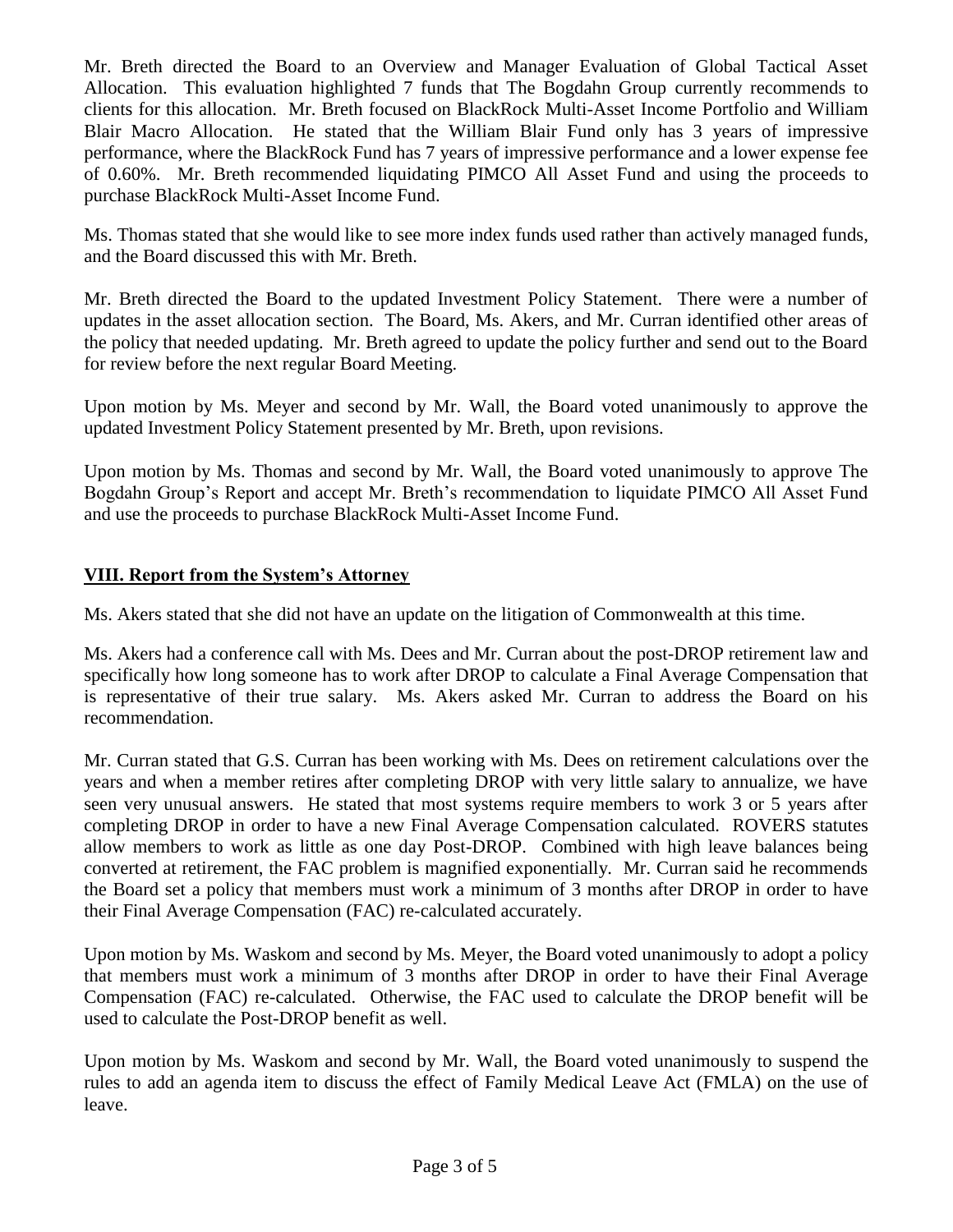Ms. Thomas was concerned where the leave time would come from, for a Registrar to go on Family Medical Leave.

Ms. Akers stated that FMLA protects your job, but does not provide for paid leave.

Ms. Dees stated that the Registrar's Association would need to go to the Secretary of State for consideration as to how the new rules requiring FMLA are going to be administered regarding leave balances.

With no further business, the Board agreed to move onto the next agenda item.

# **IX. Presentation by G. S. Curran & Company**

Mr. Shoup disseminated the financial statements for July 1 – September 30, 2015 to the Board. He reviewed the report with the Board noting line items over budget, which includes an IRS Penalty from the 2011 Form 945 that was filed late. Mr. Shoup pointed out that the Americus Fund has been written off and the American Core Realty Fund has been added.

Ms. Dees addressed the IRS Penalty with the Board. Ms. Thomas asked if the system had an Errors and Omissions Policy. Ms. Dees stated ROVERS did not currently have coverage, but she believes the system had coverage during the period in question. Ms. Dees stated she would look into restoring coverage going forward.

Upon motion by Ms. Thomas and second by Ms. Waskom, the Board voted unanimously to direct Ms. Akers to research ROVERS' Errors and Omissions Policy for 2011-2012 for the purpose of filing a claim for the penalties and interest related to IRS Form 945 that was filed late.

Ms. Cunningham of DHHM stated her firm is still looking into the IRS Form 945 in question. Her office re-prepared the Form 945 earlier this year for the year 2011 and sent it to Lorraine for her signature.

Mr. Dimarco asked Ms. Cunningham if DHHM would look into filing a claim against their Errors and Omissions Coverage for this penalty. Ms. Cunningham said they would look into it.

Upon motion by Ms. Thomas and second by Mr. Wall, the Board voted unanimously to direct Ms. Dees to procure an Errors and Omissions Policy for ROVERS as soon as possible.

Ms. Dees then talked about changing her check writing procedures to write all checks on one day each month, regardless of when a member terminates or retires. Mr. Curran stated his firm would send a reminder to Ms. Dees after checks are written in order to help Ms. Dees avoid missing IRS deadlines.

Upon motion by Ms. Waskom and second by Mr. Wall, the Board voted unanimously to set a policy that all benefit and refund checks are to be issued on the first business day of the month, following receipt of all necessary paperwork.

Ms. Thomas made a motion to make the Director responsible for filing the IRS Forms timely. The motion did not get a second.

Next, Mr. Shoup presented the Louisiana Compliance Questionnaire per the system auditors and Ms. Cunningham explained the purpose of the questionnaire for the Board to approve.